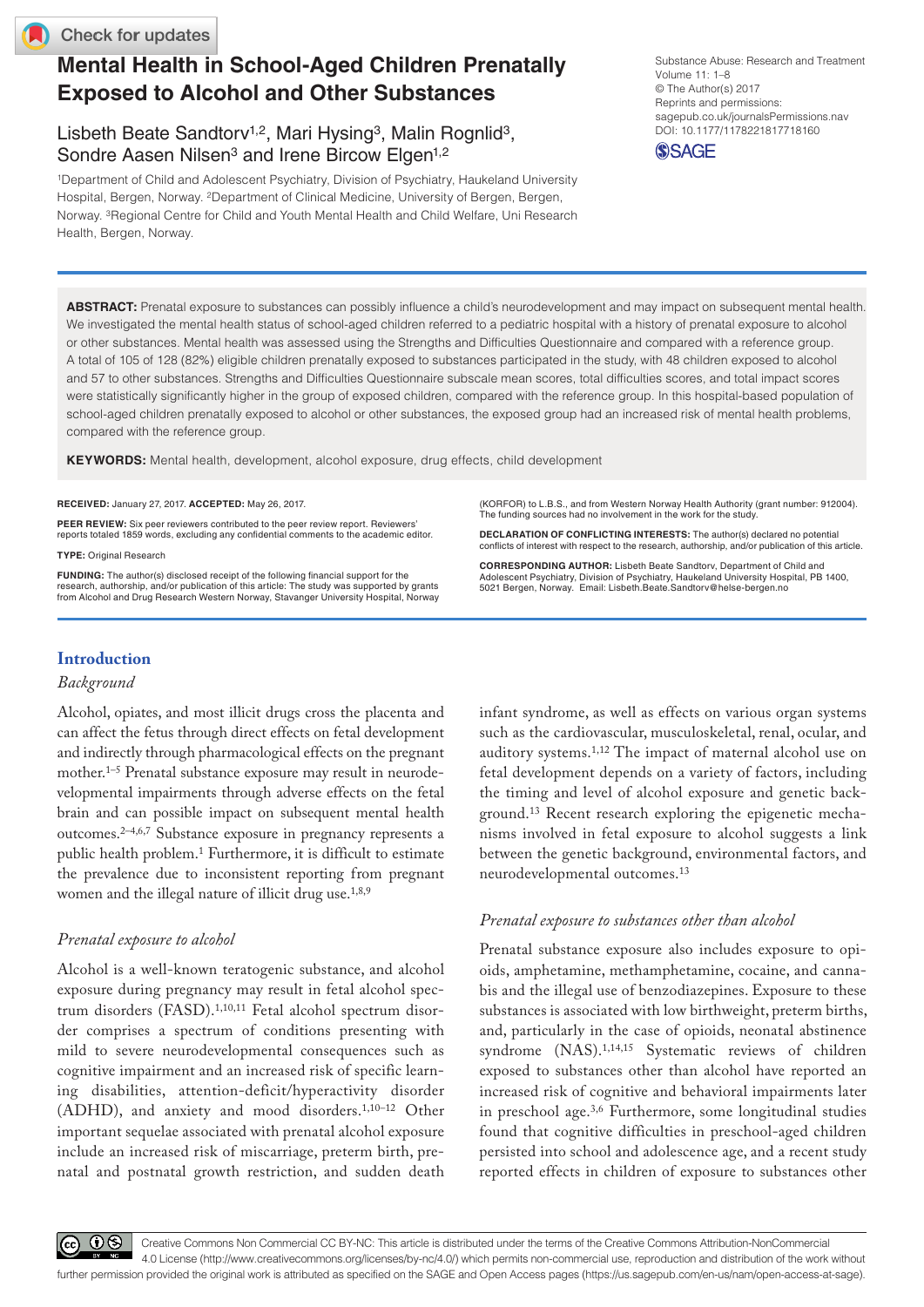than alcohol on cognition increasing over time, compared with nonexposure.6,7,16,17 Less is known about the mental health outcomes of prenatal exposure to other substances in school-aged children.3

## *Genetics and environmental factors affecting mental health*

Children prenatally exposed to substances are influenced by several risk factors, including biological, genetic, environmental, and socioeconomic factors that are associated with mental health outcomes.6,18–21 Parental substance use increases the risk of poverty, family stress, low level of parental education, poor prenatal care, and family instability, as well as being a risk factor for placement of children into foster care.22,23 Exposure to inadequate caregiving conditions earlier in life may affect the mental health later in life, and optimizing care conditions is likely to have a positive effect on mental health outcomes.23,24 For youth placed in foster care in western countries, the prevalence of mental disorders has been estimated to be higher than that for the general population.23,25

#### *Aim of the study*

The aim of this hospital-based follow-up study was to assess mental health in school-aged children prenatally exposed to alcohol and other substances, in comparison with a reference group as control. We hypothesized that prenatal exposure to substances would result in higher mean scores on the Strength and Difficulties Questionnaire (SDQ) in exposed children, compared with controls. Furthermore, given the known teratogenic effects of alcohol, we expected higher mean SDQ scores in children mainly exposed to alcohol, compared with those mainly exposed to other substances.

## **Methods**

#### *Participants*

The study included a hospital-based population of children referred to the pediatric department at Haukeland University Hospital in Bergen, Norway, between January 1997 and December 2012. Referral criteria included the presence of developmental impairments and a concomitant past medical history of prenatal alcohol or other substance exposure. Referrals to the pediatric department were from healthcare providers, social workers, and physicians in primary community care units and pediatric and child psychiatric units.

A follow-up study on mental health status was conducted at school age. At this point, in the study, 128 children aged between 6 and 14 years were invited to participate; of whom, 111 gave informed written consent (87%). Of the 111 children, 105 (95%) had their caregivers complete the SDQ questionnaire.

## *The reference group*

The reference group consisted of children participating in the Bergen Child Study (BCS), which is a longitudinal population-based study. There were no exclusion criteria,<sup>26</sup> and all children attending grades 2 to 4 at 79 schools in a geographically delineated area in the academic years of 2002 and 2003 were invited to participate in the study (n= 9430). Parent SDQ questionnaires were completed for about two-thirds of the participating children ( $n = 6297$ ).<sup>26</sup> Of the participating children in BCS, about 2 out of 3 lived in a family categorized as having good or very good family economy, and about 50% of the mothers and fathers had higher education.27 More details about the reference group are presented in the papers by Heiervang et al,<sup>26</sup> Boe et al,<sup>27</sup> and Stormark et al.<sup>28</sup> In this study, participants from the first 2 waves were included. The first wave of the BCS, conducted in autumn 2002, comprised a target population of 9430 primary school children aged 7 to 9years, and informed consent to participate was received from 7007 (74%) parents prior to study inclusion. The second wave was conducted 4years later during spring 2006, comprising 5683 children aged 11 to 13 years (60% of the original target population). For every participating child in the hospital-based group of children prenatally exposed to substances, 3 children from the BCS population, who were sex and age matched (±0.9 years), were randomly selected into the reference group. Three controls were included for each case to improve the robustness of the analyses.29 As we considered age to be an important matching factor in this study, we used a relatively narrow matching criterion of ±0.9 years, which hence allows 3 eligible controls from the BCS. We considered that a 3:1 ratio worked best with the available data, as to achieve a 4:1 ratio between the controls and cases would require the age matching criterion to be extended to about ±2 years.

## *Ethics*

The study was approved by the Regional Committee for Medical Research Ethics in Norway. For children prenatally exposed to substances, informed written consent was obtained from all participating caregivers: biological parents for children living in their biological home and foster parents for children living in foster care. For children in foster care, the social welfare office legally responsible for the participating child also gave written consent. Children 12 years and older, gave their independent consent to participate in the study. For the reference group, children's caregivers gave informed written consent.

#### *Care situation*

The following data were collected from medical records and questionnaires completed by the caregivers: the present care situation and age at time of placement in cases where the child was placed in a foster home before and after 1 year of age.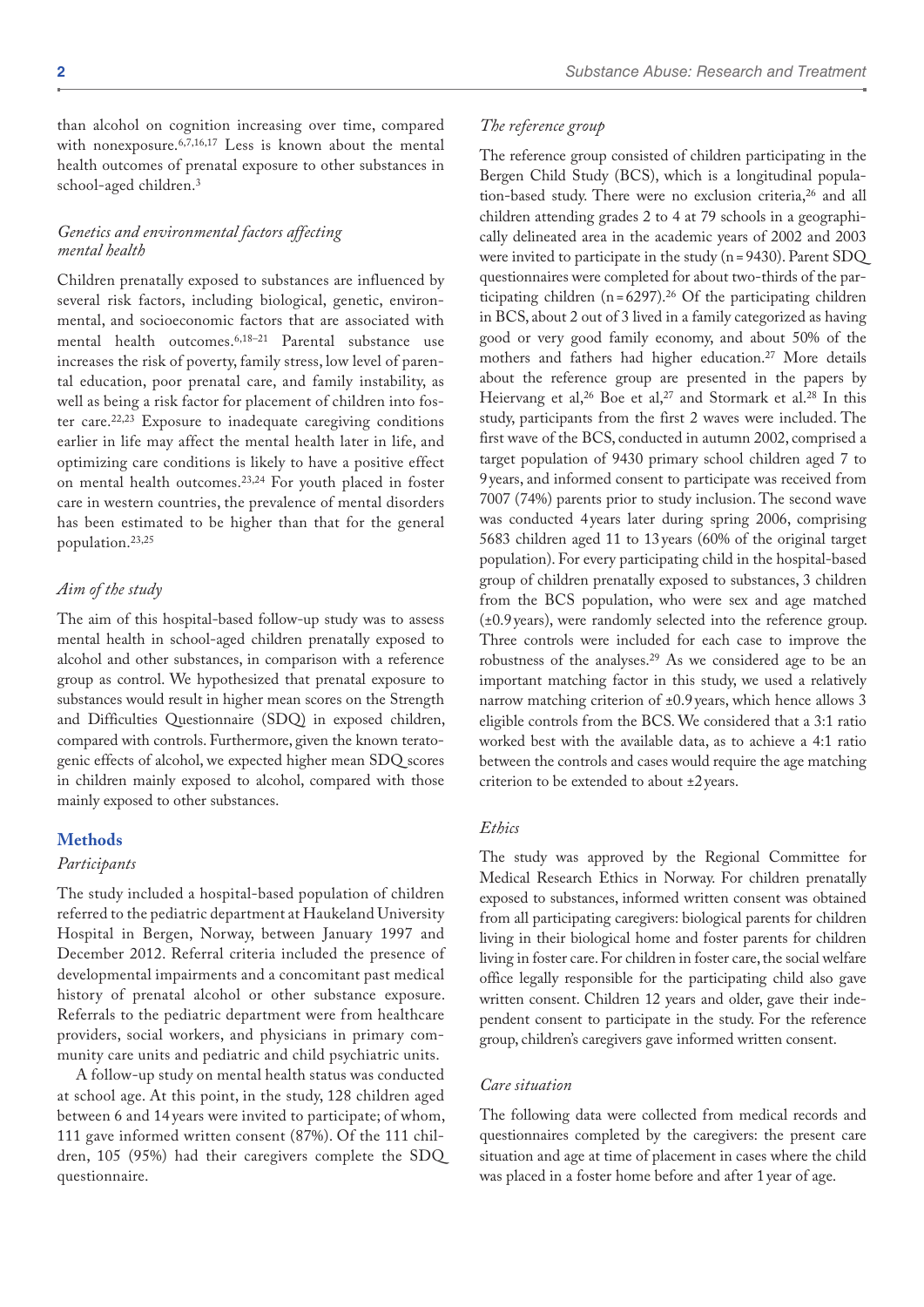## *Participant categorization according to prenatal substance exposure*

Children with confirmed prenatal exposure to substances, including alcohol, illicit drugs, illegal use of prescription drugs, and opioids used in opioid management treatment (OMT) programs, were included in the study. History of exposure was confirmed by information obtained from the mothers and obstetric or pediatric records, including data from referring units and medical reports of neonatal withdrawal symptoms after birth. Data were systematically recorded based on the mother's main drug of use during pregnancy, and the children were categorized into 2 groups: (1) prenatal exposure to alcohol (FASD group) and (2) prenatal exposure to other substances. No valid information was available on doses of substance used in pregnancy, including the number of units of alcohol consumed or the exact timing of exposure during pregnancy.

If there was evidence from the data collected that a child had been exposed to both alcohol and other substances, the child was placed in the FASD group if alcohol was the main drug of use by the mother and if there were reported regular, or more often than occasional, episodes of alcohol use during pregnancy. Also, if a child met the criteria for FASD, he or she was automatically placed in the FASD group, which meant that no children in the other substances group met the FASD criteria.

*Fetal alcohol spectrum disorders.* The FASD group included cases of both fetal alcohol syndrome (FAS) and FASD. The diagnosis of FAS or FASD was given after evaluation of the medical history and clinical examination by a pediatrician with relevant specialized training and neuropsychological testing. Differential diagnoses were considered in all cases, and pediatricians specially trained in the field, including pediatric endocrinologists, were consulted in cases of uncertain diagnosis. Fetal alcohol syndrome was diagnosed if a child with confirmed prenatal alcohol exposure met all of the following Centers for Disease Control and Prevention (CDC) criteria:10 (1) presence of facial dysmorphic features, (2) growth restriction, and (3) central nervous system (CNS) impairment. Children who did not fulfill all 3 FAS criteria were diagnosed with FASD.

Central nervous system impairment was defined as the presence of learning disabilities (defined as an IQ below 85) or having ADHD. Intellectual level was determined using either the Wechsler Preschool and Primary Scale of Intelligence (WPPSI) test or the Wechsler Intelligence Scale for Children-Revised (WISC-R) test. An IQ below 70 was defined as intellectual disability and an IQ of 70 to 84 as low IQ. Attention-deficit/ hyperactivity disorder was diagnosed by a pediatrician and a child psychiatrist according to the International Classification of Diseases, Tenth Revision criteria.

*Prenatal exposure to other substances.* This group included children exposed to street drugs and polydrug use, as well as those exposed to opioids as part of the national OMT (the latter including 9 children). The most common "other substances" reported in this group were opiates and polydrug use. Children

in this group either had a medical history of prenatal drug exposure to one or more drugs or were diagnosed with NAS after birth. None of the children in this group met the criteria for FASD. Although nondocumented (ie, unknown) use of alcohol could not be totally excluded, but the mother's main drug of use included substances other than alcohol. Any involvement of the mother in the national OMT during pregnancy was also recorded.

## *Mental health*

The SDQ is a behavioral screening questionnaire for 4 to 17-year-old children.30–32

In this study, the SDQ questionnaire was completed by the children's caregivers. It consists of 25 items describing positive and negative attributes of the children, and it is divided into 5 subscales: (1) emotional problems, (2) hyperactivity problems, (3) conduct problems, (4) peer problems, and (5) prosocial behavior. For subscales other than the prosocial behavior subscale, a higher score represents more mental health problems. A total difficulties score (TDS) was computed by adding the first 4 subscale scores. Each item is scored on a 3-point scale, ie, "not true," "somewhat true," and "certainly true," with total subscale scores ranging from 0 to 10 and TDS from 0 to 40.30

The impact supplement of the SDQ is activated by a positive response to one screening item, indicating difficulties in areas of emotions, concentration, behavior, or social skills. The impact supplement of the SDQ examines overall distress and social impairment at home, with friends, at school, and with leisure activities. Each item is rated on a 4-point scale, rating difficulties as "not at all," "only a little," "quite a lot," and "a great deal." This is summed up to a total impact score with a maximum score of 10. If the child is not considered to have a problem, the impact score is scored as 0.30

The SDQ is widely used in groups of at-risk children such as children with chronic illness, those with intellectual disabilities, and those prenatally exposed to substances.7,30,33–35 Its use as a screening instrument for mental health disorders in foster children has been previously validated.36

#### *Statistical analyses*

First, independent *t* tests were used to compare mean scores on symptom subscales, TDS, and total impact scores between the group of children prenatally exposed to alcohol or other substances and the reference group. Cohen *d* was used to quantify the differences between the groups, and standard interpretation was used (0.20 = small, 0.50 = moderate, and 0.80 = large). Second, the FASD group and the group of children exposed to substances other than alcohol were each compared with the reference group, and third, the FASD group and the group of children exposed to other substances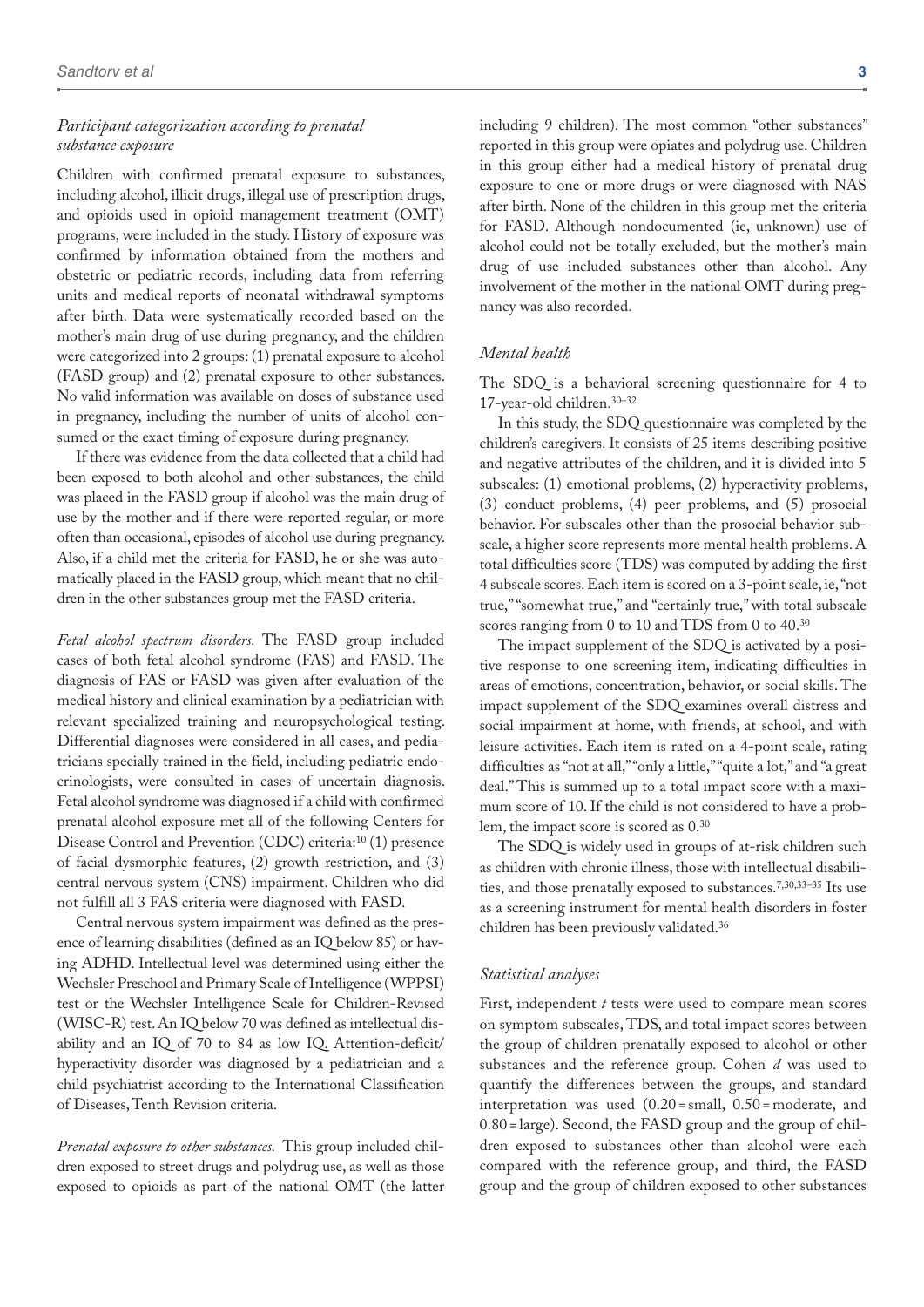|                                                                                                           | <b>REFERENCE</b><br><b>GROUP</b><br>$(N = 313)$ | <b>TOTAL SUBSTANCE-</b><br><b>EXPOSED GROUP</b><br>$(N = 105)$ | FASD <sup>a</sup><br>$(N = 48)$ | <b>SUBSTANCES</b><br><b>OTHER THAN</b><br><b>ALCOHOL</b> <sup>b</sup><br>$(N=57)$ |            |               |      |
|-----------------------------------------------------------------------------------------------------------|-------------------------------------------------|----------------------------------------------------------------|---------------------------------|-----------------------------------------------------------------------------------|------------|---------------|------|
| Mean age in years (SD)                                                                                    | 10.5(2.0)                                       | 10.6(2.2)                                                      | 10.8(2.2)                       | 10.3(2.2)                                                                         |            |               |      |
| Gender (boys) (%)                                                                                         | 188 (60)                                        | 63 (60)                                                        | 27(56)                          | 36(63)                                                                            |            |               |      |
| COMPARING SUBGROUPS OF CHILDREN WITH FASD AND CHILDREN EXPOSED TO SUBSTANCES<br><b>OTHER THAN ALCOHOL</b> |                                                 |                                                                |                                 |                                                                                   | <b>MD</b>  | 95% CI        | P    |
| Mean IQ (SD)                                                                                              |                                                 | 88 (21)                                                        | 80 (20)                         | 94 (20)                                                                           | 13 (MD)    | $5.1 - 21$    | .001 |
| In foster care (%)                                                                                        |                                                 | 90(86)                                                         | 36/48 (75)                      | 54/57 (95)                                                                        | 2.0 (OR)   | $0.04 - 0.63$ | .004 |
| In foster care $\leq 1$ year (%)                                                                          |                                                 | 29/90 (32)                                                     | 9/36(25)                        | 20/54 (37)                                                                        | $1.4$ (OR) | $0.7 - 2.8$   | .200 |

| Table 1. Sample characteristics of a hospital-based population of school-aged children exposed to drugs during pregnancy and of a reference group. |  |  |  |
|----------------------------------------------------------------------------------------------------------------------------------------------------|--|--|--|
|----------------------------------------------------------------------------------------------------------------------------------------------------|--|--|--|

Abbreviations: CI, confidence interval; FASD, fetal alcohol spectrum disorder; MD, mean difference; OR, odds ratio.

aFetal alcohol spectrum disorders.

**bOpioids, amphetamine, methamphetamine, cocaine, cannabis, and benzodiazepines.** 

were compared with each other. The characteristics of the 2 groups (ie, FASD group and group exposed to other substances) were analyzed using a  $\chi^2$  test for gender and care situation. Finally, a regression analysis for the substance was performed, with the TDS as the dependent variable and gender, age, IQ, drug group, and care situation as independent variables. Information about care situation and IQ was not available for the reference group. We also used the Mann-Whitney *U* test to assess if this test affected the statistical significance when comparing the groups. This test is suitable for small-sized samples and where the distribution is not normal. IBM SPSS version 22 for Windows was used for all analyses. The significance level was set at  $P \le 0.05$ .

### **Results**

#### *Participants*

The mean age of substance-exposed children was 10.6years and comparable with the reference group (Table 1). Of the 105 children exposed to substances, 48 had FASD and 57 were exposed to substances other than alcohol.

Of the 48 children in the FASD group, 20 (42%) met all 3 CDC criteria and were given a diagnosis of FAS. The remaining 28 children in the FASD group had some of the dysmorphic facial features associated with FAS but did not fulfill all the CDC criteria for dysmorphic facial features, although they all met the other CDC criteria for growth restriction and CNS impairment.

Of the 57 children in the group exposed to substances other than alcohol, 41 (72%) had symptoms of NAS, 5 were reported as not having symptoms of NAS, whereas no valid information about the NAS status was available for the remaining 11 children.

Overall, 3 children were living with their biological families, 12 were adopted, and 90 were in foster care. In all, 11 children were placed in foster care at birth, a further 18 within the first year, and 61 after 1year of age. There were no significant gender or age differences between the 2 groups. Compared with the FASD group, the mean IQ was significantly higher (*P*=.001) in the group exposed to substances other than alcohol. The mean IQ of the 20 children diagnosed with FAS was 75 (SD: 17.6, 95% CI=67-83), with a median IQ of 70, whereas the mean IQ for the remaining 28 children in the FASD group was 85 (SD: 20.9, 95% CI=76-92), with a median IQ of 85. There were no statistically significant differences (*P*=.13) between the groups.

## *Mental health in the substance-exposed group compared with the reference group*

Mean scores for the SDQ subscales, TDS, and total impact scores for the substance-exposed group, compared with the reference group, are presented in Table 2. There were statistically significant differences in all 5 SDQ subscales, TDS, and total impact scores between the group of alcohol-exposed and substance-exposed children and the reference group. A large effect size was obtained for all subscales and TDS  $(d \ge 0.80)$ , with the greatest difference noted for the hyperactivity subscale between the group prenatally exposed to substances and the reference group  $(d=2.29)$ . After accounting for multiple testing and using the Bonferroni correction (critical *P*=.05/number of tests), we found that the group differences remained statistically significant for all tests. Use of the Mann-Whitney *U* test to compare SDQ scores between the groups did not change the statistical significance of the results.

When comparing the FASD group and the group of children exposed to other substances, no statistically significant differences were found in any of the 5 SDQ subscale scores, TDS, or total impact scores (Table 3).

Within the group exposed to other substances, 9 children were born to mothers in the national OMT. There were no differences in mean scores on any of the SDQ subscales between these children and the other 48 children in the group.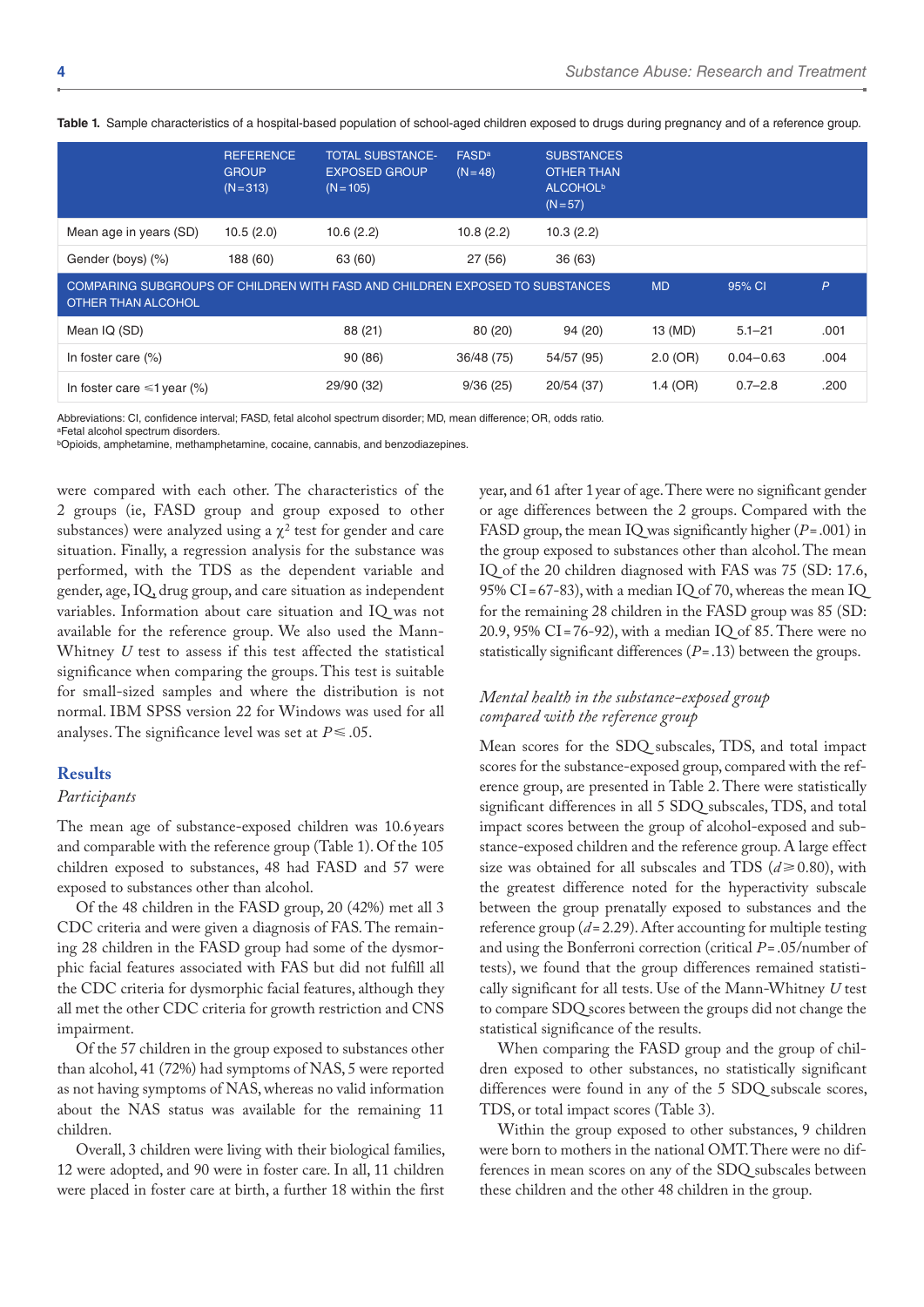|                             | <b>TOTAL SUBSTANCE-</b><br><b>EXPOSED GROUP<sup>a</sup></b><br>$(N = 105)$ | <b>REFERENCE</b><br><b>GROUP</b><br>$(N = 313)$ | <b>MD</b> | 95% CI             | P      | COHEN $D^b$ (CI)    |
|-----------------------------|----------------------------------------------------------------------------|-------------------------------------------------|-----------|--------------------|--------|---------------------|
| Emotional problems (SD)     | 4.0(2.5)                                                                   | 1.3(1.7)                                        | $-2.7$    | $-3.1$ to $-2.3$   | $-.01$ | 1.93 (0.92-1.59)    |
| Conduct problems (SD)       | 3.6(2.3)                                                                   | 1.0(1.3)                                        | $-2.6$    | $-3.0$ to $-2.3$   | $-.01$ | $1.61(1.18 - 1.76)$ |
| Hyperactivity problems (SD) | 7.6(2.3)                                                                   | 2.5(2.2)                                        | $-5.0$    | $-5.5$ to $-4.5$   | $-.01$ | $2.29(1.85 - 2.54)$ |
| Peer problems (SD)          | 3.6(2.5)                                                                   | 1.1(1.6)                                        | $-2.5$    | $-3.0$ to 2.1      | $-.01$ | $1.34(0.86 - 1.52)$ |
| Prosocial behavior (SD)     | 6.4(2.4)                                                                   | 8.5(1.5)                                        | 2.0       | $-1.6$ to $-2.4$   | $-.01$ | $1.19(1.02 - 1.65)$ |
| Total difficulties (SD)     | 18.9(6.7)                                                                  | 5.9(5.0)                                        | $-12.9$   | $-14.2$ to $-11.7$ | $-.01$ | $2.37(1.09 - 2.93)$ |
| Impact score $(n=87)$ (SD)  | 4.2(3.0)                                                                   | 0.4(1.4)                                        | $-3.8$    | $-4.3$ to $-3.4$   | $-.01$ | $1.97(1.40 - 2.13)$ |

**Table 2.** Mental health problems based on Strengths and Difficulties Questionnaire scores in a hospital-based population of school-aged children prenatally exposed to substances, compared with a reference group.

Abbreviations: CI, confidence interval; FASD, fetal alcohol spectrum disorder; MD, mean difference.

aClinical population of children exposed to alcohol and other substances.

bCohen *d*: 0.20=small, 0.50=moderate, 0.80=large.

cn for FASD=45; n for other substances=42.

## *Mental health and care situation in the substanceexposed group*

Among the 90 children living in foster care, there were no statistically significant differences in the mean TDS between those taken in foster care at birth, those placed before 1 year of age, and those placed after 1 year of age (mean TDS: 17, 18, and 20, respectively; *P*=.30).

In a regression analysis with the TDS as the dependent variable and referral age, gender, IQ, substance group, and care situation as independent variables, only low IQ was a significant factor explaining a variance of 6% (adjusted  $R^2$  = 0.06; 95%  $CI = 16 - 32$ ;  $P = .01$ ).

## **Discussion**

In this hospital-based study of school-aged children prenatally exposed to alcohol and other substances, we found that the exposed children were at increased risk of mental health problems, compared with the reference group. In addition, mental health problems had a more marked impact on daily life functioning in the exposed group, in comparison with the reference group.

In this study, most of the prenatally exposed children had mental health problems affecting their daily life functioning; both the FASD group and the group of children exposed to other substances had high SDQ scores. This indicated an increased risk of mental health problems, compared with the reference group, with no statistically significant differences between the 2 study groups. The increased risk of mental health problems is in agreement with other studies of prenatally exposed children.4,6,7,20,37

The greatest mean difference between the exposed group and the reference group was obtained in the hyperactivity SDQ subscale, which is consistent with previous studies that reported high scores of hyperactivity symptoms both in the

FASD group as well as in the group of children exposed to substances other than alcohol.1,6,37–39 When comparing the exposed group with the reference group, the mean difference in the hyperactivity subscale could only partly explain the mean difference in the TDS between the groups, indicating that children exposed to substances present with a wider range of mental problems. Irner et al<sup>7</sup> who, also using the SDQ, reported a higher proportion of hyperactivity in a group of prenatally exposed children, compared with British norms.

Children may be genetically predisposed to ADHD, and a recent review highlighted that ADHD may develop as a result of a complex process involving both genetic and nongenetic factors.40 Studies of adults having substance use disorder have found a higher rate of ADHD symptoms, with ADHD itself as an independent risk factor for substance abuse.41 Other previous studies have also described an association between maternal mental health and behavioral problems in their children.42,43 However, we were not able to investigate this issue in our study because most of the children were not living with their biological parents.

The increased risk of mental health problems in children prenatally exposed to alcohol and other substances may thus be due to factors other than the direct or indirect effects of alcohol and other substances on the developing brain. This is supported by findings from previous studies showing that factors such as children's socioeconomic status, caregiving environment, and learning disabilities influence mental health outcomes.18,21,23,27 In this study, we found an association between cognitive impairments and poorer mental health status, in line with previous reports.18 Furthermore, numerous studies have found that a high proportion of children prenatally exposed to alcohol and other substances were placed in foster homes and that changes in care environment could affect the mental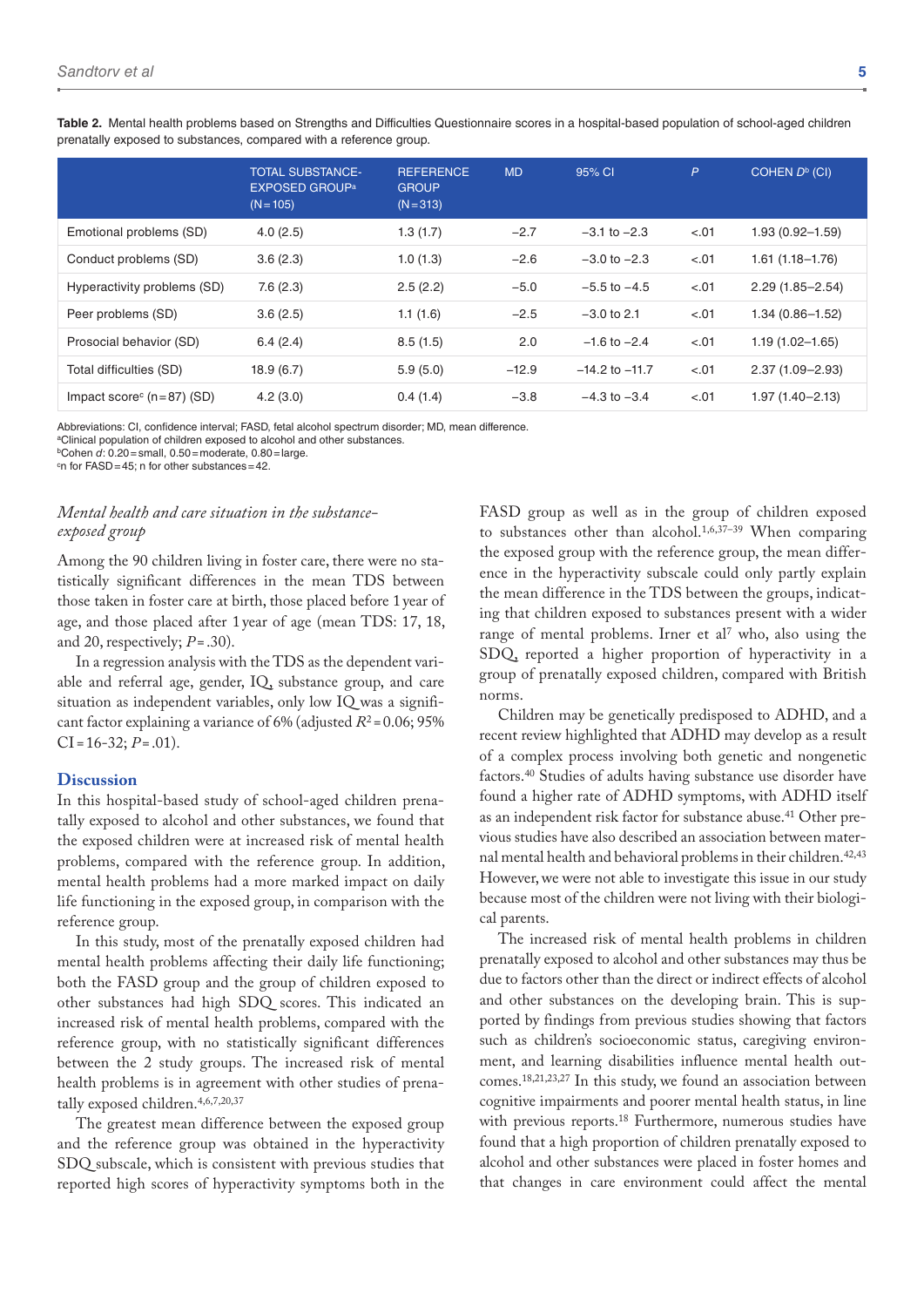|                                                                                                                                                                                                                                                                                                                          | <b>REFERENCE</b><br>GROUP<br>$(N=313)$ | $(N=48)$<br><b>FASD<sup>a</sup></b> | <b>SUBSTANCES<sup>b</sup></b><br><b>OTHER</b><br>$N = 57$ |                  | FASD COMPARED WITH<br>REFERENCE GROUP |                | GROUP         | COMPARED WITH REFERENCE<br><b>CHILDREN EXPOSED TO</b><br>OTHER SUBSTANCES <sup>al</sup> |                |                | WITH GROUP OF CHILDREN<br>FASD GROUP COMPARED<br>EXPOSED TO OTHER<br>SUBSTANCES <sup>a</sup> |                 |
|--------------------------------------------------------------------------------------------------------------------------------------------------------------------------------------------------------------------------------------------------------------------------------------------------------------------------|----------------------------------------|-------------------------------------|-----------------------------------------------------------|------------------|---------------------------------------|----------------|---------------|-----------------------------------------------------------------------------------------|----------------|----------------|----------------------------------------------------------------------------------------------|-----------------|
| Mean SDQ scores (SD)                                                                                                                                                                                                                                                                                                     |                                        |                                     |                                                           | ত                | 95% CI                                | Q              | ত             | 95% CI                                                                                  | Q,             | ত              | 95% CI                                                                                       | Q               |
| Emotional problems                                                                                                                                                                                                                                                                                                       | 1.3(1.7)                               | 4.5 (2.4)                           | 3.6(2.5)                                                  | $\frac{8}{1}$    | $1.1 - 2.0$                           | $\overline{5}$ | $\frac{3}{1}$ | $0.6 - 1.44$                                                                            | ιος            | $\overline{0}$ | $-0.3$ to 1.0                                                                                | SO.             |
| Conduct problems                                                                                                                                                                                                                                                                                                         | 1.0(1.3)                               | 3.4(2.1)                            | 3.7(2.4)                                                  | $\overline{1}$ . | $1.1 - 1.8$                           | $\frac{5}{5}$  | $\frac{8}{1}$ | $1.2 - 1.9$                                                                             | $\overline{5}$ | $\overline{5}$ | $-0.7$ to 0.5                                                                                | 50              |
| Hyperactivity problems                                                                                                                                                                                                                                                                                                   | 2.5(2.2)                               | 7.8(2.1)                            | 7.4(2.5)                                                  | $2\frac{4}{3}$   | $1.8 - 2.7$                           | $\overline{5}$ | 2.3           | $1.5 - 2.4$                                                                             | $\frac{5}{5}$  | $\frac{2}{3}$  | $-0.4$ to 0.8                                                                                | 30              |
| Peer problems                                                                                                                                                                                                                                                                                                            | 1.1(1.7)                               | 4.0(2.5)                            | 3.3(2.6)                                                  | 1.6              | $0.9 - 1.8$                           | $rac{5}{x}$    | $\frac{2}{1}$ | $0.5 - 1.4$                                                                             | ιος            | $\frac{3}{2}$  | $-0.4$ to 1.0                                                                                | $\widetilde{=}$ |
| Prosocial behavior                                                                                                                                                                                                                                                                                                       | 8.5(1.5)                               | 6.3(2.4)                            | 6.5(2.4)                                                  | $\frac{3}{1}$    | $1.2 - 2.0$                           | $rac{5}{x}$    | $\frac{2}{1}$ | $1.0 - 1.8$                                                                             | $\overline{5}$ | 5              | $-0.8$ to 0.5                                                                                | 70              |
| Total difficulties                                                                                                                                                                                                                                                                                                       | 5.9(5.0)                               | 19.6(5.8)                           | 8.2(7.4)                                                  | 2.7              | $1.0 - 3.2$                           | $\frac{5}{x}$  | ς.<br>Ω       | $0.3 - 2.8$                                                                             | ιος            | $\frac{2}{3}$  | $-1.4$ to 2.1                                                                                | 80              |
| Impact score $(n=87)$                                                                                                                                                                                                                                                                                                    | 0.4(1.4)                               | 4.8(2.9)                            | 3.8(3.0)                                                  | 2.7              | $1.8 - 2.8$                           | $\overline{5}$ | o.i           | $1.1 - 2.2$                                                                             | ιος            | $\frac{3}{2}$  | $-0.5$ to 1.3                                                                                | $\overline{0}$  |
| Abbreviations: d, Cohen d; Cl, confidence interval; FASD, fetal alcohol spectrum disorders; SDQ, Strengths and Difficulties Questionnaire; Cohen d: 0.20 = small, 0.50 = moderate, 0.80 = large.<br>opioids, amphetamine, methamphetamine, cocaine, cannabis, and benzodiazepines.<br>aFetal alcohol spectrum disorders. |                                        |                                     |                                                           |                  |                                       |                |               |                                                                                         |                |                |                                                                                              |                 |

health status.44–46 In our study population, an increased risk of mental health problems was found in school-aged children, with no statistically significant differences between children placed in foster care before and those placed after 1 year of age. It has been suggested that prenatally drug-exposed children are biologically vulnerable to the effects of poor caretaking and a poor caregiving environment and that optimizing care condi tions may thus improve developmental outcome.19,47–49

In this study, there were no differences in mental health out comes between children prenatally exposed to alcohol and those exposed to substances other than alcohol. This suggests that exposure to other substances may also affect neurodevel opment and mental health, as also suggested by earlier stud ies.1,3,4,7,50 In addition, mental health problems impaired the children's daily life functioning, irrespective of the main type of substance exposure and environmental factors, to such an extent that it calls for special focus for this group of children. These findings indicate a need for mental health assessment of children prenatally exposed to alcohol and other substances to provide early intervention if necessary.

Our study results should be interpreted with caution due to some limitations. One limitation was our inability to verify the accuracy of the types of substances used and to which the fetus was exposed, as reported by the children's mothers. This underlines the potential risk of underestimating the actual prenatal exposure to specific substances. Previous studies have reported many mothers in OMT with an illicit polydrug use while on the opioid maintenance program, highlighting the complexity of accurately measuring actual drug exposure.<sup>51,52</sup> In this study, it was not possible to ascertain that mothers to children prenatally exposed to other substances had not con sumed any alcohol, in addition to other substances, during their pregnancy. Thus, we relied on obstetric and pediatric records, as well as reports from mothers, and in cases showing any confirmation or evidence of a greater number of single episodes of alcohol exposure, the children were categorized in the FASD group. None of the children in the group of prena tal exposure to other substances met the criteria for FASD. Our initial hypothesis was that given the known teratogenic effects of alcohol, alcohol-exposed children had a higher risk of mental health problems, compared with children exposed to substances other than alcohol. However, we found this was not the case in this study and suggest that children with a positive medical record of prenatal substance exposure have an increased risk of mental health problems, irrespective of the mother's main substance of use.

Another limitation is that although nicotine exposure is also a known risk factor affecting a child's neurodevelop ment,1,6 data on maternal use of tobacco and nicotine were not available in our study. A further limitation is that the study has a hospital-based study design, which likely resulted in selec tion bias of participants meaning that our hospital-based study population represented mainly the most severely affected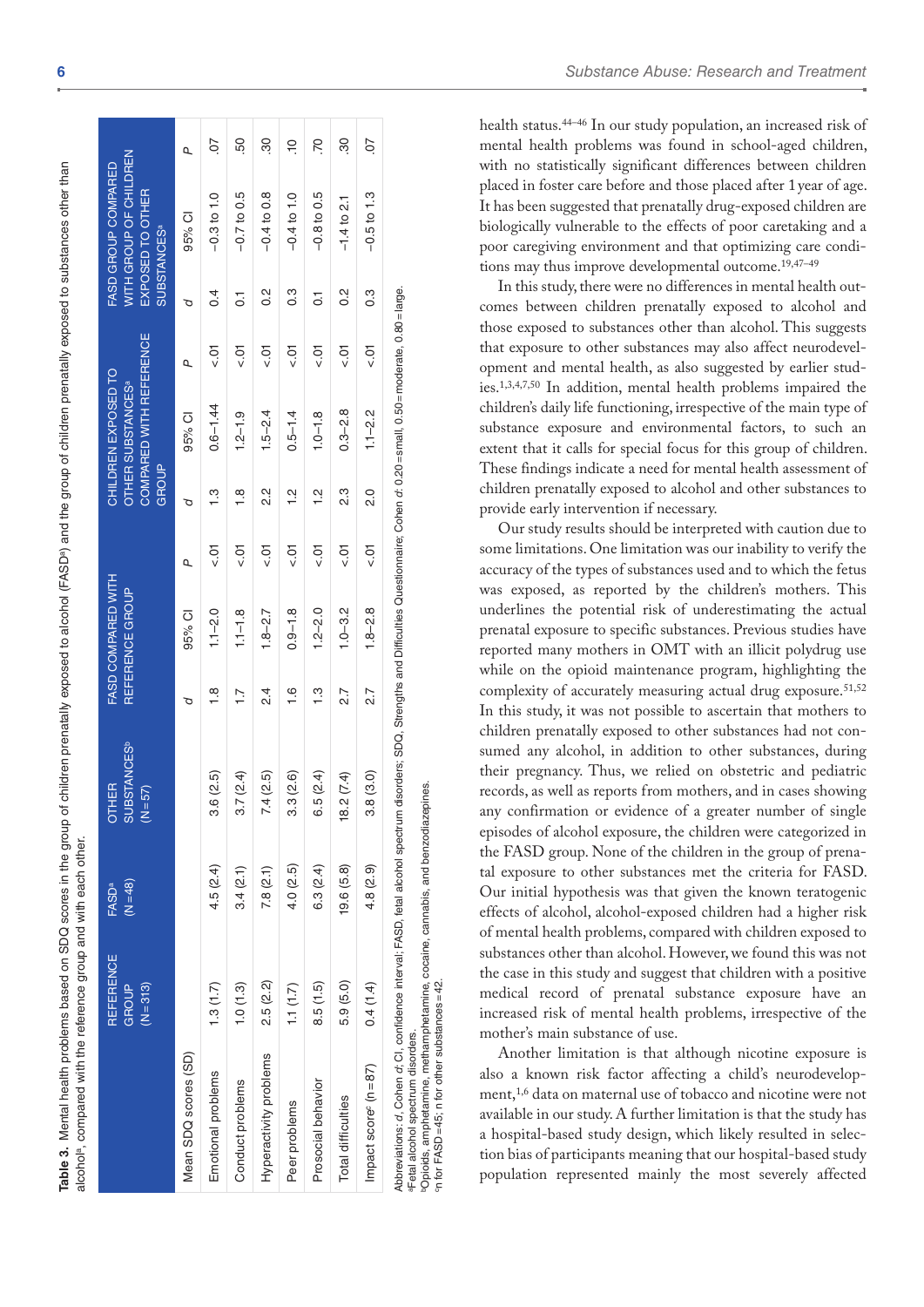children. This has a major impact on the generalizability of our study findings, and hence, the results should be interpreted with caution. Therefore, further studies on a wider and more general population, ie, not restricted to hospital-based settings, are warranted.

It is possible that the statistical models presented in this study could raise some methodological concerns using of IQ scores as a variable when exploring neurodevelopmental outcomes.53 For our purpose, we found it appropriate to include the IQ scores when comparing the subgroups of exposed children because the scores are a measure of global cognitive function according to the diagnostic criteria of FASD.10

We consider the SDQ suitable for our study to identify the risk of mental health problems in prenatally exposed children, given that most of these children were taken into foster care. Indeed, a study examining the properties of the SDQ in children placed in foster care in Norway supports the use of the SDQ when screening children in foster care for mental health problems, compared with the diagnostic interview of Developmental and Well-Being Assessment.36

#### **Conclusions**

In this study of a hospital-based population of school-aged children prenatally exposed to alcohol or other substances, we found that these children were at increased risk of mental health problems affecting their daily life functioning, with no difference between whether the mother's main drug of use during pregnancy was alcohol or other substances.

#### *Clinical implications*

Given the increased risk of mental health problems, we recommend the performance of mental health assessment for this group of children when referring to healthcare providers. We believe this approach to be important in establishing an optimized healthcare plan, with minimal intervention delay, for this group of children, and more research to evaluate the treatment measures on mental health outcomes in this group is needed.

#### **Acknowledgements**

The authors are grateful to all participants and their families. They also thank senior researcher Rolf Gjestad from Haukeland University Hospital for his valuable help in statistical analyses, and Professor Trond Markestad from the University in Bergen for his valuable input during the writing of this article.

#### **Author Contributions**

LBS, IBE, MH, and SAN conceived and designed the experiments and contributed to the writing of the manuscript. LBS, IBE, and MR analyzed the data. LBS and MR wrote the first draft of the manuscript. LBS, IBE, MH, MR, and SAN agreed

with manuscript results and conclusions. LBS, IBE, and MH jointly developed the structure and arguments for the paper. MH, IBE, and SAN made critical revisions and approved the final version. All authors reviewed and approved the final manuscript.

#### **References**

- 1. Behnke M, Smith VC. Prenatal substance abuse: short- and long-term effects on the exposed fetus. *Pediatrics*. 2013;131:e1009–e1024.
- 2. Konijnenberg C, Melinder A. Prenatal exposure to methadone and buprenorphine: a review of the potential effects on cognitive development. *Child Neuropsychol*. 2011;17:495–519.
- 3. Williams JH, Ross L. Consequences of prenatal toxin exposure for mental health in children and adolescents: a systematic review. *Eur Child Adolesc Psychiatry*. 2007;16:243–253.
- 4. O'Connor MJ, Paley B. Psychiatric conditions associated with prenatal alcohol exposure. *Dev Disabil Res Rev*. 2009;15:225–234.
- 5. Schlotz W, Phillips DI. Fetal origins of mental health: evidence and mechanisms. *Brain Behav Immun*. 2009;23:905–916.
- 6. Irner TB. Substance exposure in utero and developmental consequences in adolescence: a systematic review. *Child Neuropsychol*. 2012;18:521–549.
- 7. Irner TB, Teasdale TW, Nielsen T, Vedal S, Olofsson M. Cognitive, emotional and social development in adolescents born to substance using women. *Scand J Psychol*. 2014;55:319–325.
- 8. Wendell AD. Overview and epidemiology of substance abuse in pregnancy. *Clin Obstet Gynecol*. 2013;56:91–96.
- 9. May PA, Gossage JP. Estimating the prevalence of fetal alcohol syndrome. A summary. *Alcohol Res Health*. 2001;25:159–167.
- 10. Bertrand J, Floyd LL, Weber MK; Fetal Alcohol Syndrome Prevention Team, Division of Birth Defects and Developmental Disabilities, National Center on Birth Defects and Developmental Disabilities, Centers for Disease Control and Prevention (CDC). Guidelines for identifying and referring persons with fetal alcohol syndrome. *MMWR Recomm Rep*. 2005;54:1–14.
- 11. Kodituwakku PW. Neurocognitive profile in children with fetal alcohol spectrum disorders. *Dev Disabil Res Rev*. 2009;15:218–224.
- 12. Williams JF, Smith VC; Committee on Substance Abuse. Fetal alcohol spectrum disorders. *Pediatrics*. 2015;136:e1395–e1406.
- 13. Lussier AA, Weinberg J, Kobor MS. Epigenetics studies of fetal alcohol spectrum disorder: where are we now? *Epigenomics*. 2017;9:291–311.
- 14. Finnegan LP, Connaughton JF Jr, Kron RE, Emich JP. Neonatal abstinence syndrome: assessment and management. *Addict Dis*. 1975;2:141–158.
- 15. Hudak ML, Tan RC; Committee on Drugs; Committee on Fetus and Newborn; American Academy of Pediatrics. Neonatal drug withdrawal. *Pediatrics*. 2012;129:e540–e560.
- 16. Nygaard E, Moe V, Slinning K, Walhovd KB. Longitudinal cognitive development of children born to mothers with opioid and polysubstance use. *Pediatr Res*. 2015;78:330–335.
- 17. Nygaard E, Slinning K, Moe V, Walhovd KB. Cognitive function of youths born to mothers with opioid and poly-substance abuse problems during pregnancy. *Child Neuropsychol*. 2017;23:159–187.
- 18. Emerson E, Hatton C. Mental health of children and adolescents with intellectual disabilities in Britain. *Br J Psychiatry*. 2007;191:493–499.
- 19. Ornoy A, Segal J, Bar-Hamburger R, Greenbaum C. Developmental outcome of school-age children born to mothers with heroin dependency: importance of environmental factors. *Dev Med Child Neurol*. 2001;43:668–675.
- 20. Hjerkinn B, Lindbaek M, Rosvold EO. Behaviour among children of substanceabusing women attending a Special Child Welfare Clinic in Norway, as assessed by Child Behavior Checklist (CBCL). *Scand J Caring Sci*. 2013;27:285–294.
- 21. Norman RE, Byambaa M, De R, Butchart A, Scott J, Vos T. The long-term health consequences of child physical abuse, emotional abuse, and neglect: a systematic review and meta-analysis. *PLoS Med*. 2012;9:e1001349.
- 22. Carta JJ, Atwater JB, Greenwood CR, McConnell SR, McEvoy MA, Williams R. Effects of cumulative prenatal substance exposure and environmental risks on children's developmental trajectories. *J Clin Child Psychol*. 2001;30:327–337.
- 23. Lehmann S, Havik OE, Havik T, Heiervang ER. Mental disorders in foster children: a study of prevalence, comorbidity and risk factors. *Child Adolesc Psychiatry Ment Health*. 2013;7:39.
- 24. Moe V. Foster-placed and adopted children exposed in utero to opiates and other substances: prediction and outcome at four and a half years. *J Dev Behav Pediatr*. 2002;23:330–339.
- 25. Egelund T, Lausten M. Prevalence of mental health problems among children placed in out-of-home care in Denmark. *Child Fam Soc Work*. 2009;14:156–165.